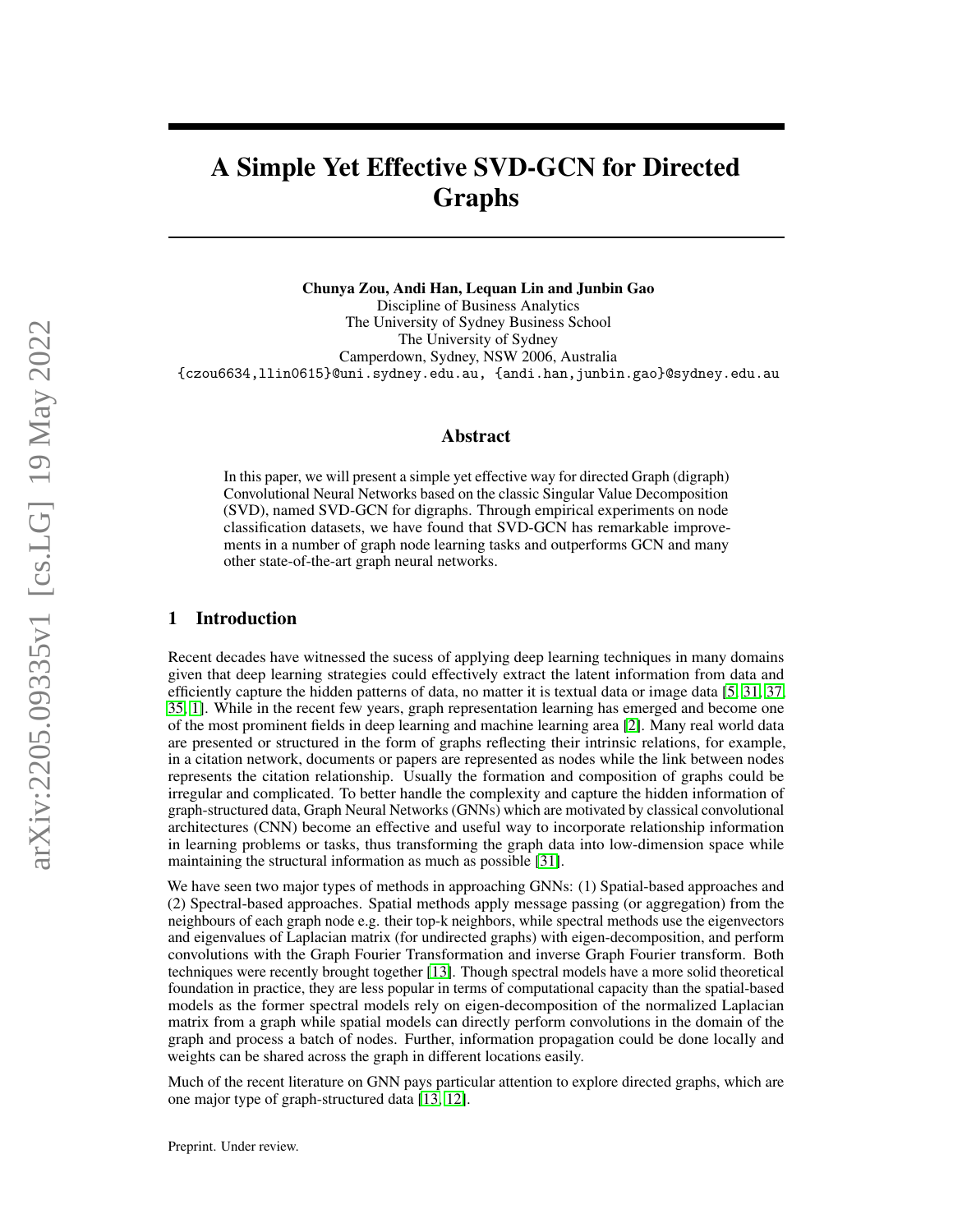Spectral models are mostly designed for undirected graphs where the graph Laplacian is symmetric positive semi-definite as it provides an orthonormal system for graph Fourier analysis [\[31\]](#page-13-0). However, in the cases of directed graphs, the Laplacian matrix is non-symmetric. Its eigen-decomposition leads to complex pairs of eigenvalues and eigenvectors that cannot form an orthonormal system. Performing convolution on such system will result in incorrect feature aggregation [\[25\]](#page-13-3). Thus, spatial-based models are usually preferred when it comes to process directed graphs [\[13,](#page-12-3) [12,](#page-12-4) [28\]](#page-13-4).

For the spectral methods, in [\[25\]](#page-13-3), motivated by the Inception Network [\[24\]](#page-13-5), researchers design and develop scalable receptive fields and avoid those unbalanced receptive fields which are caused by the non-symmetric digraph (directed graph). While Simplifying Graph Convolutional Networks (SGC) removes the nonlinearity between the GCN layers and folds the final function into a final linear model, the SGC outperforms many state-of-the-art GNNs [\[30\]](#page-13-6). Scalable Inception Graph Neural Networks (SIGN), inspired by inception module, is equipped with normalized directed adjacency matrix and its transpose to deal with gigantic directed graphs while still can achieve optimal results with faster speed [\[19\]](#page-13-7).

We wish to retain the better performance from spectral GNN methods for directed graphs. To achieve this, different from the existing approaches, we take the advantages of dual orthogonal systems of the adjacency matrix of a directed graph and conduct framelet decomposition over these SVD "frequencies".

#### 1.1 The key idea

Spectral graph neural network has been proved powerful for graph tasks. This is based on the node Laplacian L or the 0-th order Hodge Laplacian shown in [\[15\]](#page-12-5). Suppose  $X$  is the node signals on graph, then the base operation in spectral GNN is  $Y = L X$ . For undirected graph, performing SVD of a symmetric matrix is nearly equivalent to EVD of the matrix, while the only difference is the sign. Consider EVD of the normalized Laplacian matrix  $\hat{\mathbf{L}} = \mathbf{I} - \hat{\mathbf{A}}$  where  $\hat{\mathbf{A}} = (\mathbf{D} + \mathbf{I})^{-1/2} (\mathbf{A} + \mathbf{I})(\mathbf{D} + \mathbf{I})^{-1/2}$ as  $\hat{\mathbf{L}} = \mathbf{U}\boldsymbol{\Lambda}\mathbf{U}^{\top} = \mathbf{U}(\mathbf{I} - \boldsymbol{\Sigma})\mathbf{U}^{\top}$ , where  $\hat{\mathbf{A}} = \mathbf{U}\boldsymbol{\Sigma}\mathbf{U}^{\top}$ . One can verify the eigenvalues of  $\hat{\mathbf{L}}$  are in [0, 2] and eigenvalues of  $\hat{A}$  are in [−1, 1]. The eigenvalues of Laplacian can be interpreted as the frequencies of graph signals defined on the graph nodes.

The above standard graph spectral methods usually consider graph Laplacian, which is symmetric, positive semi-definite (for undirected graphs). With these properties, as pointed out in the above, the classic Fourier analysis has been extended with the eigenvectors of Laplacian naturally forming a set of orthonormal basis.

However, this is a different story when looking at directed graphs, as we no longer enjoy the benefit of symmetric property of the Laplacian. We here provide an alternative strategy based on SVD of adjacency matrix (could be self-looped) which plays a key role in a typical spatial Graph neural network, relying on the basic operation:  $Y = AX$ , where A is the adjacency matrix which is normally asymmetric for digraphs.

In fact, the adjacency matrix can be regarded as the graph shift operator that replaces the graph signal at one node with the linear combination of its neighbours [\[10,](#page-12-6) [20\]](#page-13-8). Regardless of whether the graph is undirected or directed, as long as the adjacency matrix is diagonalizable, we can always factor  $\mathbf{A} = \mathbf{V}\mathbf{\Lambda}\mathbf{V}^{-1}$  and generalize the Fourier transform as  $\hat{\mathbf{x}} = \mathbf{V}^{-1}\mathbf{x}$ . The adjacency matrix is diagonalizable for strongly connected directed graph [27] and we may consider Jordan decompositi diagonalizable for strongly connected directed graph [\[27\]](#page-13-9) and we may consider Jordan decomposition when such condition is violated [\[20\]](#page-13-8). Notice that for general directed graphs,  $V^{-1} \neq V^{\top}$  and also the S, V are complex-valued, which poses difficulty to extend classic wavelet/framelet theories.

To avoid such issue, we consider the SVD of the shift operator,  $\mathbf{A} = \mathbf{U} \mathbf{\Lambda} \mathbf{V}^\top$ , which provides two sets of orthonormal bases U, V with real-valued, positive singular values  $\Lambda$ . By applying the shift operator to a graph signal  $X$ , it can be interpreted as first decomposing the signal in terms of the bases defined by the columns of V, which is followed by a scaling operation defined by  $\Lambda$ . Then the signals are transformed via another set of bases defined by the columns of U.

As the magnitude of  $\Lambda$  indeed means the "frequency", we can regulate  $\Lambda$  by e.g. a modulation function  $q$  and define the following filtering

<span id="page-1-0"></span>
$$
\mathbf{Y} = \sigma((\mathbf{V}g(\boldsymbol{\Lambda})\mathbf{U}^{\top}) \cdot g_{\theta} \circ (\mathbf{U}g(\boldsymbol{\Lambda})\mathbf{V}^{\top}\mathbf{X})).
$$
\n(1)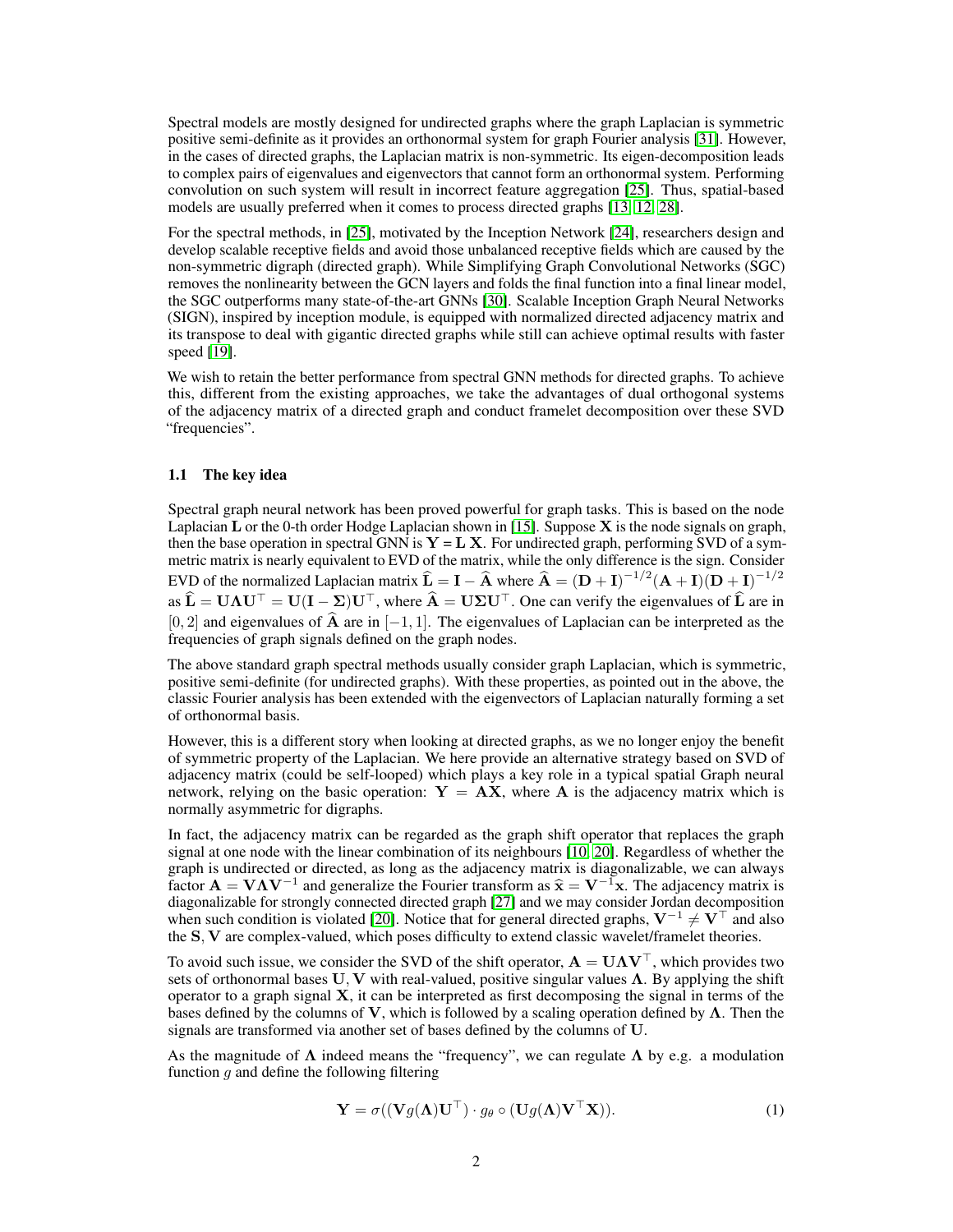Extra care should be paid that the smaller singular values means noised signal components. A well-designed modulation function q shall learn to regulate the "frequency" components in the graph signals **X** in conjunction with a filter  $q_\theta$ , [\[6\]](#page-12-7).

In this paper, we will present a simple yet effective way for directed Graph (digraph) Convolutional Neural Networks based on the classic Singular Value Decomposition (SVD), named SVD-GCN for digraphs. Through empirical experiments on node classification datasets, we have found that SVD-GCN has remarkable improvements in a number of graph node learning tasks and outperforms GCN and many other state-of-the-art graph neural networks.

Our *contributions* in this paper are in four-fold:

- 1. To our best knowledge, this is the first attempt to introduce adjacency SVD for graph convolutions neural network. To better filter the graph signal in the SVD domain, we apply the graph quasi-framelet decomposition on graph signals so that enhance the performance of the SVD-GCN.
- 2. We investigate the way of scaling up the SVD-GCN for large scale graphs based Chebyshev polynomial approximation by deriving fast filtering for singular values without explicitly conducting SVD for the large scale adjacency matrix.
- 3. We theoretically prove that the new dual orthogonormal systems offered by SVD provide the guarantees of graph signal decomposition and reconstruction based on the classic and quasi-framelets.
- 4. The results of extensive experiments prove the effectiveness of node representation learning via the framelet SVD-GCNs and show the outperformance against many state-of-the-art methods for digraphs.

Organizations. The paper is organized as follows. Section [2](#page-2-0) is dedicated to introducing the relevant works on graph neural networks for directed graphs and reviewing the graph framelets/quasi-framelets developed in the recent years, to pave the way how this can be used for directed graphs. Section [3](#page-4-0) introduces the theory of graph signal SVD and its combination with the graph framelets/quasi-framelets which leads to our proposed SVD-GCN schemes for directed graphs. In Section [4,](#page-8-0) comprehensive experiments are conducted to demonstrate the robustness and effectiveness of the proposed SVD-GCN and its performance against a wide range of graph neural networks model/algorithms in node classification tasks. Section [5](#page-11-0) concludes the paper.

## <span id="page-2-0"></span>2 Related Works

In this section, we will present a summary on the several works regarding GCN for directed graphs and framelet-based convolutions.

## 2.1 GCN for Directed Graphs

Neural network was first applied to directed acyclic graphs in [\[23\]](#page-13-10), and this motivated the early studies in GNNs. But these early research mostly focus on Recurrent GNNs (RecGNN) [\[31\]](#page-13-0). Later, the Graph Neural Network (GNN) concept was proposed and further elaborated in [\[21\]](#page-13-11) and [\[11\]](#page-12-8), that expands the application domain of existing neural networks even larger and GNNs can be implemented to process more graph-based data. Inspired by the success of Convolutional Neural Network (CNN) application in computer vision, researchers developed many approaches that can redefine the notion of graph's convolution, and all these approaches and methods all are under umbrella of Convolutional Graph Neural Network (ConvGNN) [\[31\]](#page-13-0).

We have noted that ConvGNNs can be categorized into the spatial-based and spectral-based approaches. The majority of them are spatial models, the spatial-based approaches utilize neighbour traversal methods to extract and concatenate features, and this in general is implemented via taking adjacency as transformation. Researchers did improve models' abilities of features extraction by stacking many graph convolutional layers [\[31\]](#page-13-0). However, this approach could cause the overfitting problem and feature dilution issue as the models are built deeper with more and more GCN layers [\[26\]](#page-13-12).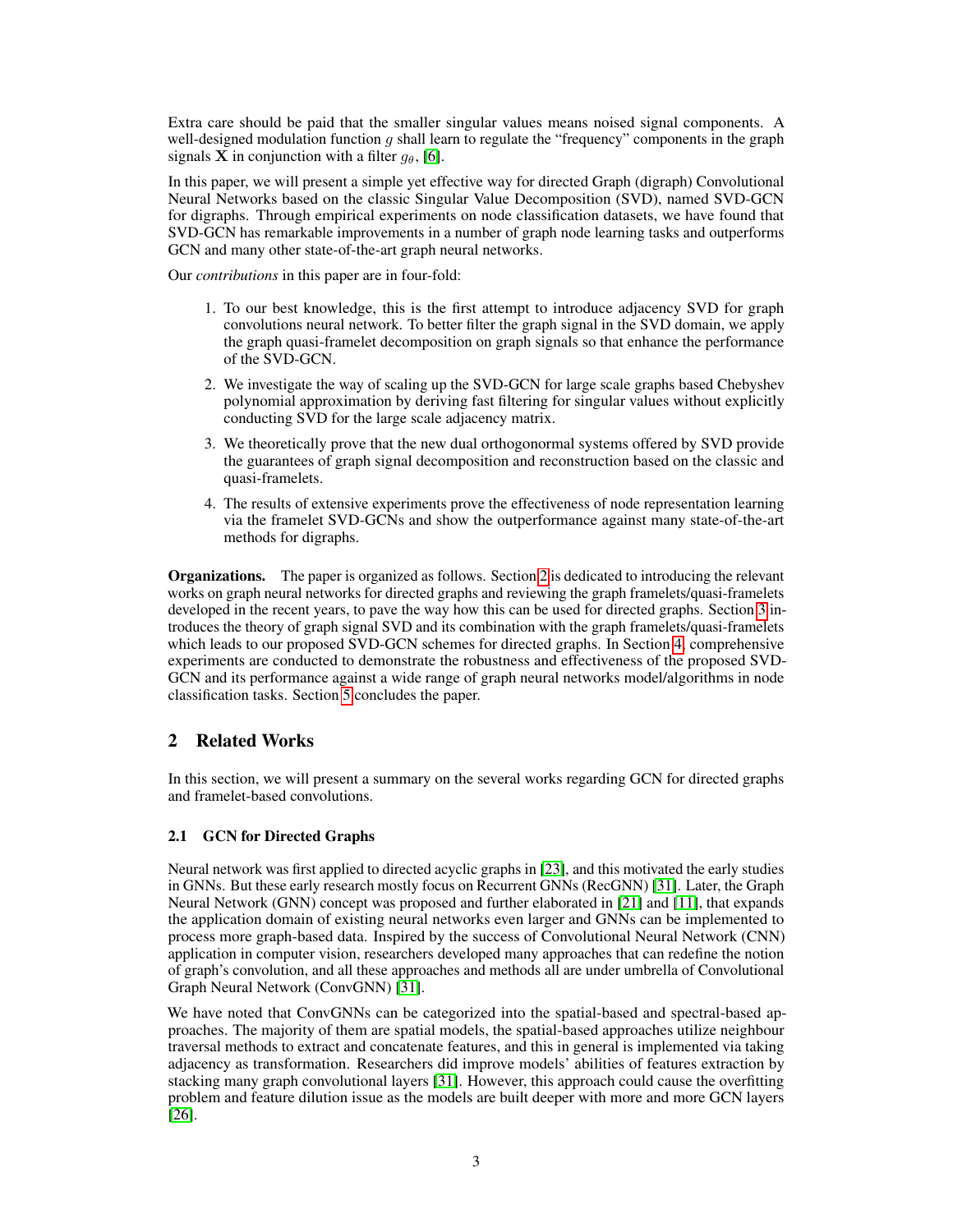Recently, more attention has focused on the provision of learning from directed graphs. A novel approach, Directed Graph Convolutional Network (DGCN) propagation model was developed and presented to adapt to digraph [\[16\]](#page-12-9). The key idea is to re-define a symmetric so-called normalized Laplacian matrix for digraphs via normalizing and symmetrising the transition probability matrix. DGCN does have better performance than the state-of-the-art spectral and spatial GCN approaches on directed graph datasets in semi-supervised nodes classification tasks, but it still has some limitations, such as it increases computational cost, requires very high memory space and it is developed based on the assumption that the input digraph of DGCN is strongly connected [\[16\]](#page-12-9).

In [\[17\]](#page-12-10), the researchers proposed a GCN called MotifNet, which is able to deal with directed graphs by exploiting local graph motifs. It basically uses the motif-induced adjacencies, constructed convolution-like graph filters and applied attention mechanism, while the experimental results on the real data shows that MotifNet does have advantages dealing with directed graphs and addressing the drawback of spectral GCNs application in processing graph data, without further increasing the computational cost.

In [\[25\]](#page-13-3), inspired by the Inception Network module presented in [\[24\]](#page-13-5), researchers proposed the Digraph Inception Convolutional Networks (DiGCN) in which they designs and develop scalable receptive fields and avoid those unbalanced receptive fields which are caused by the non-symmetric digraph (directed graph). Through experiments, DiGCN is proved that it's able to learn digraph representation effectively and outperforms mainstream digraph benchmarks' GCN convolution.

One of common ideas used in all the approaches is to use heuristic to construct and revise the Laplacian matrix. For example, the recent work [\[34\]](#page-13-13) proposes a way to define the so-called magnetic Laplacian, as a complex Hermitian matrices, in which the direction information is encoded by complex numbers. The experimental results manifest that MagNet's performance exceeds all other approaches on the majority of the tasks such as digraph node classification and link prediction [\[34\]](#page-13-13).

## 2.2 Framelets and Quasi-Framelets

Framelet-based convolutions have been applied to graph neural networks and reveal superior performance in keeping node feature related information and graph geometric information, while framelet-based convolutions also have the advantage of fast algorithm in signal decomposition and reconstruction process [\[32\]](#page-13-14).

Framelet-based convolution for signals defined on manifolds [\[9\]](#page-12-11) has been recently applied for graph signals [\[36\]](#page-13-15). Instead of using a single modulation function  $g(\cdot)$  as in [\(1\)](#page-1-0), a group of modulation functions in spectral domain were used, i.e., the scaling functions in Framelet terms. This set of functions can jointly regulate the spectral frequency and are normally designed according to the Multiresolution Analysis (MRA) based on a set of (finite) filter bank  $\eta = \{a, b^{(1)}, ..., b^{(K)}\} \subset l_0(\mathbb{Z})$ in spatial domain. Yang et al. [\[32\]](#page-13-14) further demonstrate that the MRA is unnecessary, and propose a suffcient idenity condition of a group modulation functions, which is reflected in the following definition

Definition 2.1 (Modulation functions for Quasi-Framelets). *We call a set of* K+1 *positive modulation functions defined on* [0,  $\pi$ ],  $\mathcal{F} = \{g_0(\xi), g_1(\xi), ..., g_K(\xi)\}$ , a quasi-framelet if it satisfies the following *identity condition*

<span id="page-3-0"></span>
$$
g_0(\xi)^2 + g_1(\xi)^2 + \dots + g_K(\xi)^2 \equiv 1, \quad \forall \xi \in [0, \pi]
$$
 (2)

*such that*  $g_0$  *decreases from 1 to 0 and*  $g_K$  *increases from 0 to 1 over the spectral domain*  $[0, \pi]$ *.* 

Particularly  $g_0$  aims to regulate the high frequency while  $g_K$  to regulate the lower frequency, and the rest to regulate other frequency between. The classic examples include the linear framelet and quadratic framelet functions [\[9,](#page-12-11) [36\]](#page-13-15), and sigmoid and entropy quasi-framelet functions [\[32\]](#page-13-14). For the convenience, we list two examples here:

*Linear Framelet Functions* [\[9\]](#page-12-11):

$$
g_0(\xi) = \cos^2(\xi/2);
$$
  $g_1(\xi)\frac{1}{\sqrt{2}}\sin(\xi);$   $g_2(\xi) = \sin^2(\xi/2).$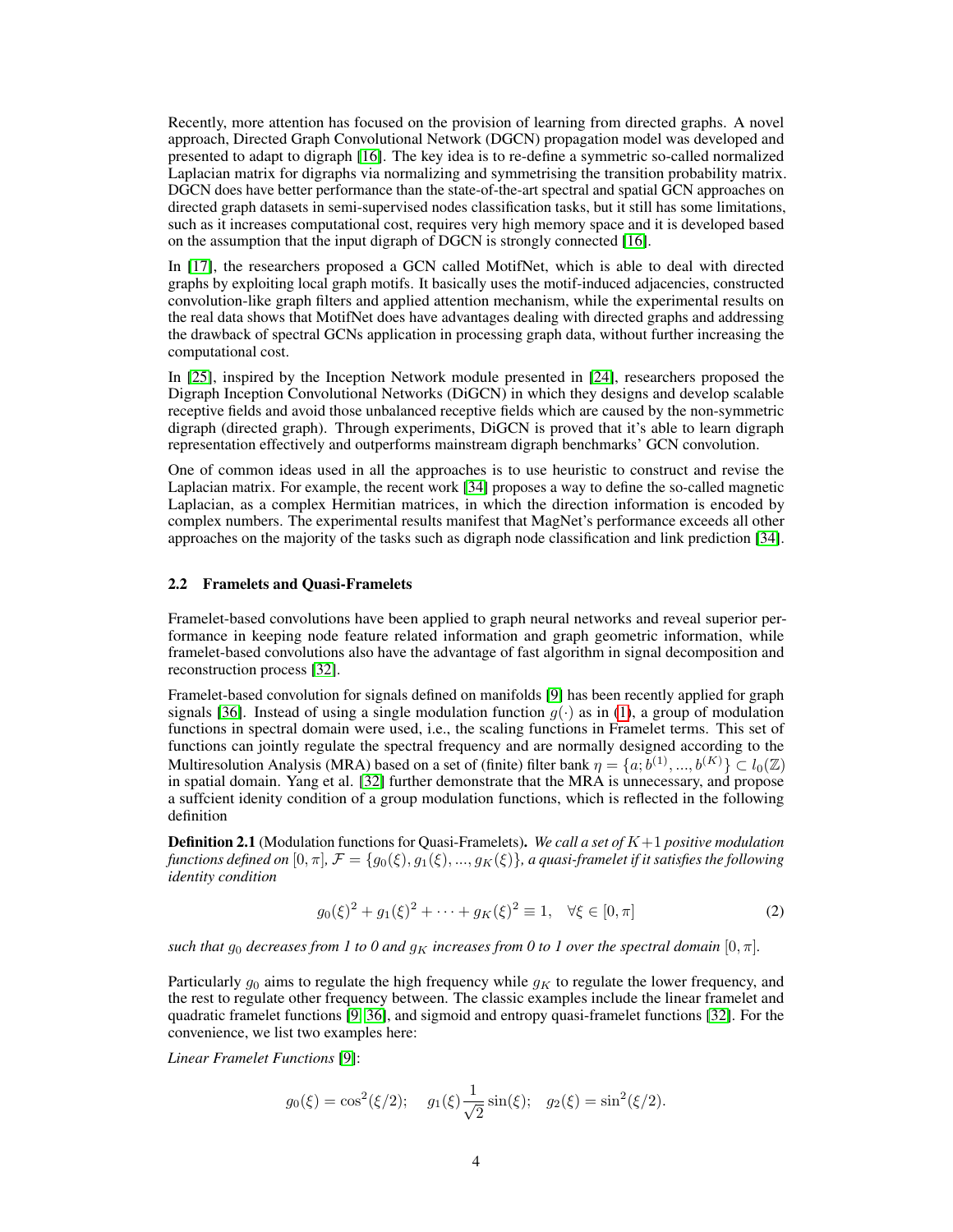*Entropy Framelet Functions* [\[32\]](#page-13-14):

$$
g_0(\xi) = \begin{cases} \sqrt{1 - g_1^2(\xi)}, & \xi < = \pi/2\\ 0, & \text{otherwise} \end{cases}
$$

$$
g_1(\xi) = \sqrt{4\alpha\xi/\pi - 4\alpha (\xi/\pi)^2}
$$

$$
g_2(\xi) = \begin{cases} \sqrt{1 - g_1^2(\xi)}, & \xi > \pi/2\\ 0, & \text{otherwise} \end{cases}
$$

where  $0 < \alpha \le 1$  is a hyperparameter that can be fine-tuned. Note, for  $\alpha = 1$ ,  $g_1^2(\pi \xi)$  is the so-called *binary entropy function*.

#### <span id="page-4-0"></span>3 SVD-Framelet Decomposition

#### 3.1 The Definition of SVD-Framelets

The recent work on the undecimated framelets-enhanced graph neural networks (UFG) has enjoyed its great success in many graph learning tasks [\[36\]](#page-13-15). As UFG is built upon the spectral graph signal analysis framework by exploiting the power of multiresolution analysis provided by the classic framelet theory [\[9\]](#page-12-11), it can only be applied to undirected graphs. On the other side, the classic framelet construction is very restrictive. To explore more meaningful signal frequency decomposition, the authors of [\[32\]](#page-13-14) propose a more flexible way to construct framelets, which are called quasi-framelets.

How to explore such multiresolution lens for digraph signals is a valuable question to ask. This motivates us to look back whether any classic signal analysis methods can be adopted for digraph signals.

Now consider an directed (homogeneous) graph  $\mathcal{G} = (\mathcal{V}, \mathcal{E})$  with N nodes and any graph signal **X** defined on its nodes. Suppose that  $A \in \mathbb{R}^{N \times N}$  denotes its adjacency matrix which is typically asymmetric and its in-degree and out-degree diagonal matrices  $D_1$  and  $D_2$ . Now we will consider its self-looped normalized adjacency matrix  $\hat{A} = (D_1 + I)^{-1/2}(A + I)(D_2 + I)^{-1/2}$ . Typically in the spatial graph neural networks,  $\widehat{A}$  is used to define the following convolutional layer

$$
\mathbf{X}' = \widehat{\mathbf{A}} \mathbf{X} \mathbf{W}.\tag{3}
$$

Now suppose we have the following SVD for the normalized (directed) adjacency matrix

<span id="page-4-4"></span><span id="page-4-2"></span><span id="page-4-1"></span>
$$
\widehat{\mathbf{A}} = \mathbf{U}\mathbf{\Lambda}\mathbf{V}^{\top},\tag{4}
$$

where U contains the left singular vectors, V contains the right singnular vectors, and  $\Lambda$  =  $diag(\lambda_1, ..., \lambda_N)$  is the diagonal matrix of all the singular values in decreasing order. Taking [\(4\)](#page-4-1) into [\(3\)](#page-4-2) reveals that we are projecting graph node signals X onto the orthogonal system defined by the columns of V, then reconstructing the signals on its *dual* orthogonal system defined by the columns of U, with appropriate scaling given by the singular values  $\Lambda$ . This is the place we can "filter" graph signals according to the dual orthogonal systems.

Inspired by the idea of applying undecimated framelets over the Laplacian orthogonal systems (i.e. spectral analysis), we will introduce applying framelets over the dual orthogonal systems defined by SVD.

For a given set of framelet or quasi-framelet functions  $\mathcal{F} = \{g_0(\xi), g_1(\xi), ..., g_K(\xi)\}\$  $\mathcal{F} = \{g_0(\xi), g_1(\xi), ..., g_K(\xi)\}\$  $\mathcal{F} = \{g_0(\xi), g_1(\xi), ..., g_K(\xi)\}\$  defined on  $[0, \pi]^1$ , see [\[32,](#page-13-14) [36\]](#page-13-15). and a given multiresolution level  $L \geq 0$ , define the following framelet or quasi-framelet signal decomposition and reconstruction operators

$$
\mathcal{W}_{0,L} = \mathbf{V} g_0(\frac{\Lambda}{2^{m+L}}) \cdots g_0(\frac{\Lambda}{2^m}) \Lambda^{\frac{1}{2}} \mathbf{V}^\top,
$$
\n(5)

$$
\mathcal{W}_{k,0} = \mathbf{V} g_k \left(\frac{\Lambda}{2^m}\right) \Lambda^{\frac{1}{2}} \mathbf{V}^\top, \text{ for } k = 1, ..., K,
$$
\n
$$
(6)
$$

<span id="page-4-5"></span>
$$
\mathcal{W}_{k,\ell} = \mathbf{V} g_k(\frac{\Lambda}{2^{m+\ell}}) g_0(\frac{\Lambda}{2^{m+\ell-1}}) \cdots g_0(\frac{\Lambda}{2^m}) \Lambda^{\frac{1}{2}} \mathbf{V}^\top,
$$
\n
$$
\text{for } k = 1, ..., K, \ell = 1, ..., L.
$$
\n(7)

<span id="page-4-3"></span><sup>&</sup>lt;sup>1</sup>The reason why we consider this domain as the most classic framelets are defined on  $[0, \pi]$ . This restriction can be removed for quasi-framelets.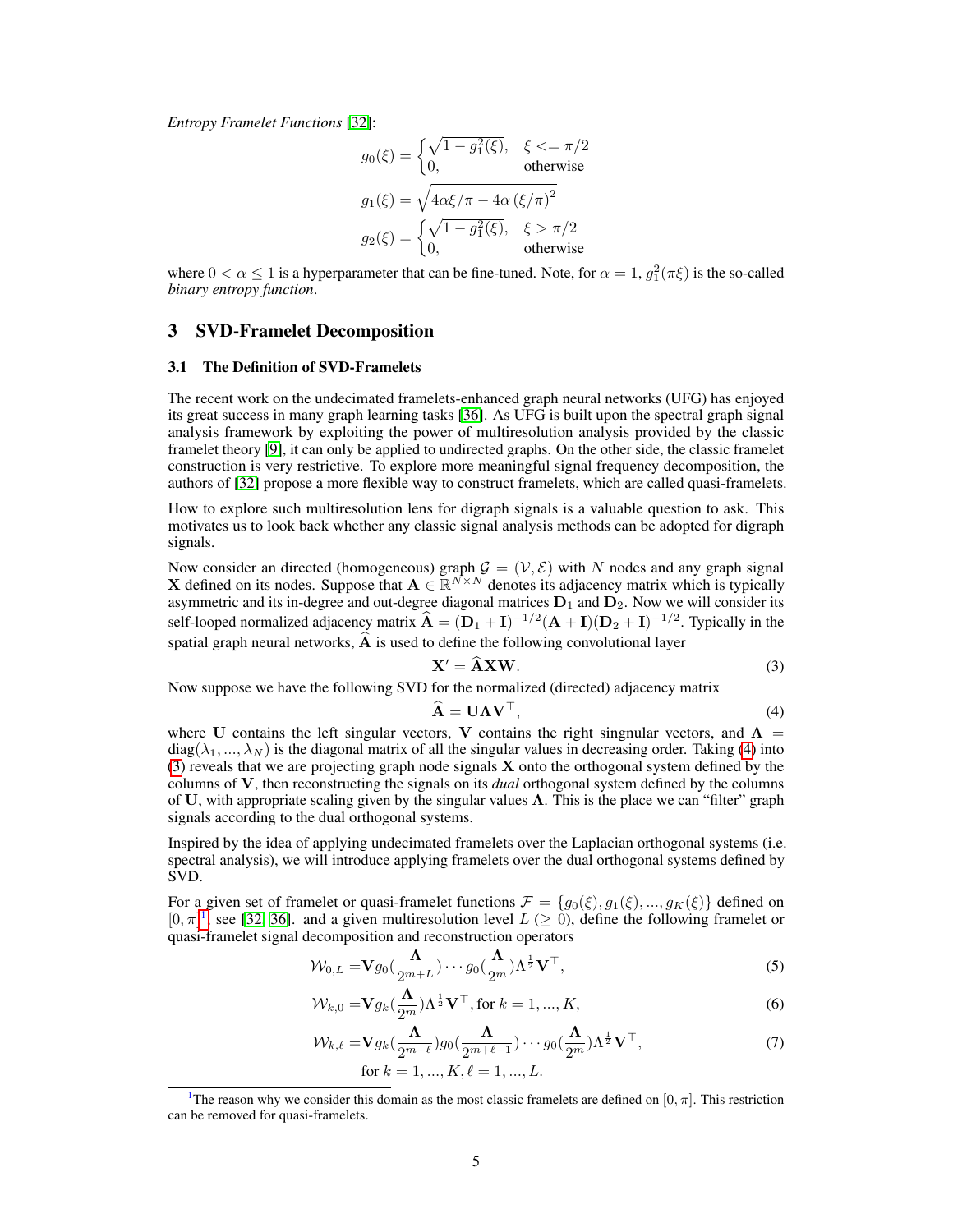and

$$
\mathcal{V}_{0,L} = \mathbf{U}\Lambda^{\frac{1}{2}}g_0(\frac{\Lambda}{2^m})\cdots g_0(\frac{\Lambda}{2^{m+L}})\mathbf{V}^\top,
$$
\n(8)

$$
\mathcal{V}_{k,0} = \mathbf{U}\Lambda^{\frac{1}{2}}g_k(\frac{\Lambda}{2^m})\mathbf{V}^\top, \text{ for } k = 1, ..., K,
$$
\n(9)

$$
\mathcal{V}_{k,l} = \mathbf{U}\Lambda^{\frac{1}{2}} g_0(\frac{\Lambda}{2^m}) \cdots g_0(\frac{\Lambda}{2^{m+\ell-1}}) g_k(\frac{\Lambda}{2^{m+\ell}}) \mathbf{V}^\top,
$$
  
for  $k = 1, ..., K, \ell = 1, ..., L.$  (10)

We stack them as  $W = [W_{0,L}; W_{1,0}; \dots; W_{K,0}; W_{1,1}; \dots; W_{K,L}]$  in column direction and  $V =$  $[\mathcal{V}_{0,L}, \mathcal{V}_{1,0}, ..., \mathcal{V}_{K,0}, \mathcal{V}_{1,1}, ..., \mathcal{V}_{K,L}]$  in row direction, then we have

<span id="page-5-0"></span>Theorem 3.1. *The SVD-GCN layer defined by* [\(3\)](#page-4-2) *can be implemented by a process of decomposition and reconstruction defined by two operators* W *and* V*, i.e.,*

$$
\mathbf{X}' = \widehat{\mathbf{A}} \mathbf{X} \mathbf{W} = \mathcal{V}(\mathcal{W} \mathbf{X} \mathbf{W}).
$$

*Proof.* Indeed we only need to prove that  $\mathbf{A} = \mathcal{V}\mathcal{W}$ . We will apply the identity property of the (quasi-)framelet functions, i.e.,  $\sum_{k=0}^{K} g_k^2(\xi) \equiv 1$ . According to the definition of the matrices W and  $\mathcal{V}$ , we have

$$
\mathcal{V}\mathcal{W} = \mathcal{V}_{0,L}\mathcal{W}_{0,L} + \sum_{\ell=0}^{L} \sum_{k=1}^{K} \mathcal{V}_{k,\ell} \mathcal{W}_{k,\ell}
$$
  
\n
$$
= \mathcal{V}_{0,L}\mathcal{W}_{0,L} + \sum_{k=1}^{K} \mathcal{V}_{k,L}\mathcal{W}_{k,L} + \sum_{\ell=0}^{L-1} \sum_{k=1}^{K} \mathcal{V}_{k,\ell} \mathcal{W}_{k,\ell}
$$
  
\n
$$
= \mathbf{U}\Lambda^{\frac{1}{2}} g_0(\frac{\Lambda}{2^m}) \cdots g_0(\frac{\Lambda}{2^{m+L}}) \mathbf{V}^\top \mathbf{V} g_0(\frac{\Lambda}{2^{m+L}}) \cdots g_0(\frac{\Lambda}{2^m}) \Lambda^{\frac{1}{2}} \mathbf{V}^\top
$$
  
\n
$$
+ \sum_{k=1}^{K} \mathbf{U}\Lambda^{\frac{1}{2}} g_0(\frac{\Lambda}{2^m}) \cdots g_0(\frac{\Lambda}{2^{m+L-1}}) g_k(\frac{\Lambda}{2^{m+L}}) \mathbf{V}^\top.
$$
  
\n
$$
\mathbf{V} g_k(\frac{\Lambda}{2^{m+L}}) g_0(\frac{\Lambda}{2^{m+L-1}}) \cdots g_0(\frac{\Lambda}{2^m}) \Lambda^{\frac{1}{2}} \mathbf{V}^\top + \sum_{\ell=0}^{L-1} \sum_{k=1}^{K} \mathcal{V}_{k,\ell} \mathcal{W}_{k,\ell}
$$
  
\n
$$
= \mathbf{U}\Lambda^{\frac{1}{2}} g_0(\frac{\Lambda}{2^m}) \cdots g_0(\frac{\Lambda}{2^{m+L-1}}) \left( \sum_{k=0}^{K} g_k^2(\frac{\Lambda}{2^{m+L}}) \right).
$$
  
\n
$$
g_0(\frac{\Lambda}{2^{m+L-1}}) \cdots g_0(\frac{\Lambda}{2^m}) \Lambda^{\frac{1}{2}} \mathbf{V}^\top + \sum_{\ell=0}^{L-1} \sum_{k=1}^{K} \mathcal{V}_{k,\ell} \mathcal{W}_{k,\ell}
$$
  
\n
$$
= \mathcal{V}_{0,L-1} \mathcal{W}_{0,L-1} + \sum_{l=0}^{L-1} \sum_{k=1}^{K
$$

This completes the proof.

#### 3.2 SVD-Framelet Signal Decomposition and Reconstruction

To explore SVD-GCN layer from graph signal point of view, we define the following graph SVDframelets.

 $\Box$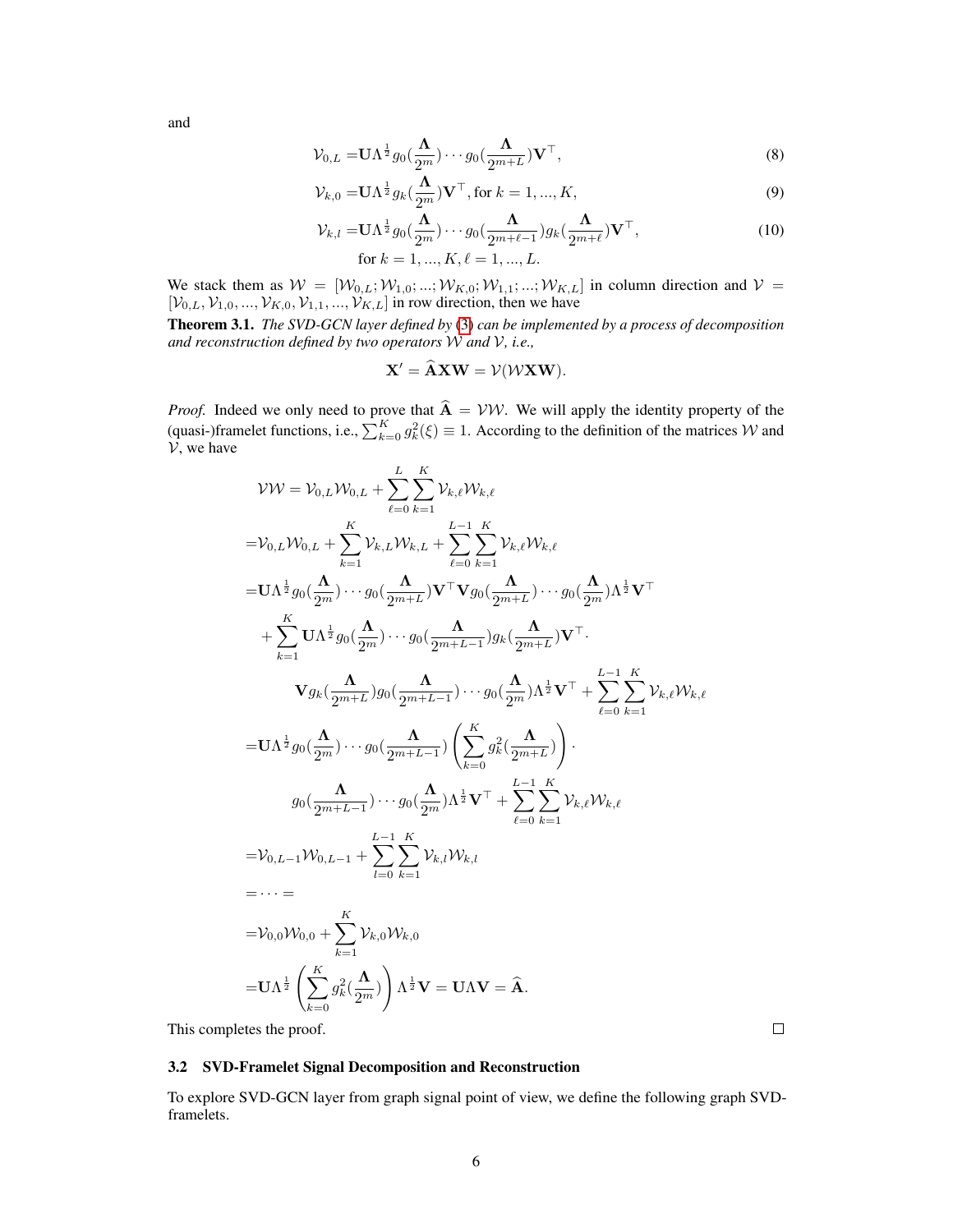Suppose  $\{(\lambda_i, \mathbf{u}_i, \mathbf{v}_i)\}_{i=1}^N$  are the singular values and singular vector triples for the noramlized adjacency matrix  $\widehat{A}$  of graph G with N nodes, such that  $\{\lambda_i\}$  in decreasing order and  $u_i$  and  $v_i$  are columns of U and V, respectively. For a graph  $G$ , given a set of modulation functions  $\mathcal{F} = \{g_0(\xi), g_1(\xi), ..., g_K(\xi)\}\$ , the forward SVD-framelets at scale level  $\ell = 0, 1, ..., L$  are defined, for  $k = 1, ..., K$ , by

$$
\phi_{\ell,p}(q) = \sum_{i=1}^{N} \sqrt{\lambda_i} g_0(\frac{\lambda_i}{2^{\ell}}) \mathbf{u}_i(p) \mathbf{u}_i(q);
$$
  

$$
\psi_{\ell,p}^k(q) = \sum_{i=1}^{N} \sqrt{\lambda_i} g_k(\frac{\lambda_i}{2^{\ell}}) \mathbf{v}_i(p) \mathbf{v}_i(q)
$$
 (11)

and its corresponding backward SVD-framelets by

$$
\overline{\phi}_{\ell,p}(q) = \sum_{i=1}^{N} \sqrt{\lambda_i} g_0(\frac{\lambda_i}{2^{\ell}}) \mathbf{u}_i(p) \mathbf{v}_i(q);
$$
\n
$$
\overline{\psi}_{\ell,p}^k(q) = \sum_{i=1}^{N} \sqrt{\lambda_i} g_k(\frac{\lambda_i}{2^{\ell}}) \mathbf{u}_i(p) \mathbf{v}_i(q)
$$
\n(12)

for all nodes  $q, p$  and  $\phi_{\ell, p}$  ( $\overline{\phi}_{\ell, p}$ ) or  $\psi_{\ell, p}^k$  ( $\overline{\psi}_{\ell, p}$ ) are the low-pass or high-pass SVD-framelet translated at node p.

Similar to the standard undecimated framelet system [\[9\]](#page-12-11), we can define two SVD-framelet systems as follows:

$$
\text{SVD-UFS-F}_L(\mathcal{F}; \mathcal{G}) := \{ \phi_{0,p} : p \in \mathcal{V} \} \cup \{ \psi_{\ell,p}^k : p \in \mathcal{V}, \ell = 0, ..., L \}_{k=1}^K,
$$
\n
$$
\text{SVD LISE } P_{\ell}(\mathcal{F}; \mathcal{C}) \subseteq \overline{\mathcal{A}} \text{ and } \mathcal{C} \cup \{ \mathcal{V} \}.
$$
\n
$$
(13)
$$

$$
\text{SVD-UFS-B}_{L}(\mathcal{F}; \mathcal{G}) := \{ \phi_{0,p} : p \in \mathcal{V} \} \cup \n\{\overline{\psi}_{\ell,p}^{k} : p \in \mathcal{V}, \ell = 0, ..., L\}_{k=1}^{K}.
$$
\n(14)

Then the signal transform  $x' = \hat{A}x$  can be implemented via the SVD-Framelet systems as shown in the following theorem

<span id="page-6-0"></span>Theorem 3.2 (SVD-Framelet Transform). *Given the above definition of both forward and backward SVD-framelet systems, we have*

$$
\mathbf{x}' = \sum_{p \in \mathcal{V}} \langle \phi_{L,p}, \mathbf{x} \rangle \overline{\phi}_{L,p} + \sum_{k=1}^{K} \sum_{\ell=0}^{L} \sum_{p \in \mathcal{V}} \langle \psi_{\ell,p}^k, \mathbf{x} \rangle \overline{\psi}_{\ell,p}.
$$
 (15)

*Proof.* The decomposition here is indeed the re-writting of  $x' = Ax$  in terms of columns of all the decomposition and reconstruction operators  $W$  and  $\bar{V}$  under the modulation identity condition (2). [\(2\)](#page-3-0).

This is to say that the transformed signal  $x'$  can be written as the linear combination of the backward SVD-framelet system with coefficients on the original signal on the forward SVD-framelet system. Thus the signal filtering can be conducted by filtering over the forward SVD-framelet coefficients  $\langle \psi_{\ell,p}^k, \mathbf{x} \rangle.$ 

#### 3.3 Simplified SVD-Framelet Filtering and the Model Architecture

Based on Theorem [3.1](#page-5-0) and [3.2,](#page-6-0) for a demonstration, we define the following (simplified Level-1: corresponding to  $L = 0$ ) SVD-Framelet filtering

<span id="page-6-1"></span>
$$
\mathbf{Y} = \sigma \left( \sum_{k=0}^{K} (\mathbf{U} \Lambda^{\frac{1}{2}} g_k(\Lambda) \mathbf{V}^{\top}) \cdot g_{\theta}^{i} \circ (\mathbf{V} g_k(\Lambda) \Lambda^{\frac{1}{2}} \mathbf{V}^{\top} \mathbf{X} \mathbf{W}) \right)
$$
(16)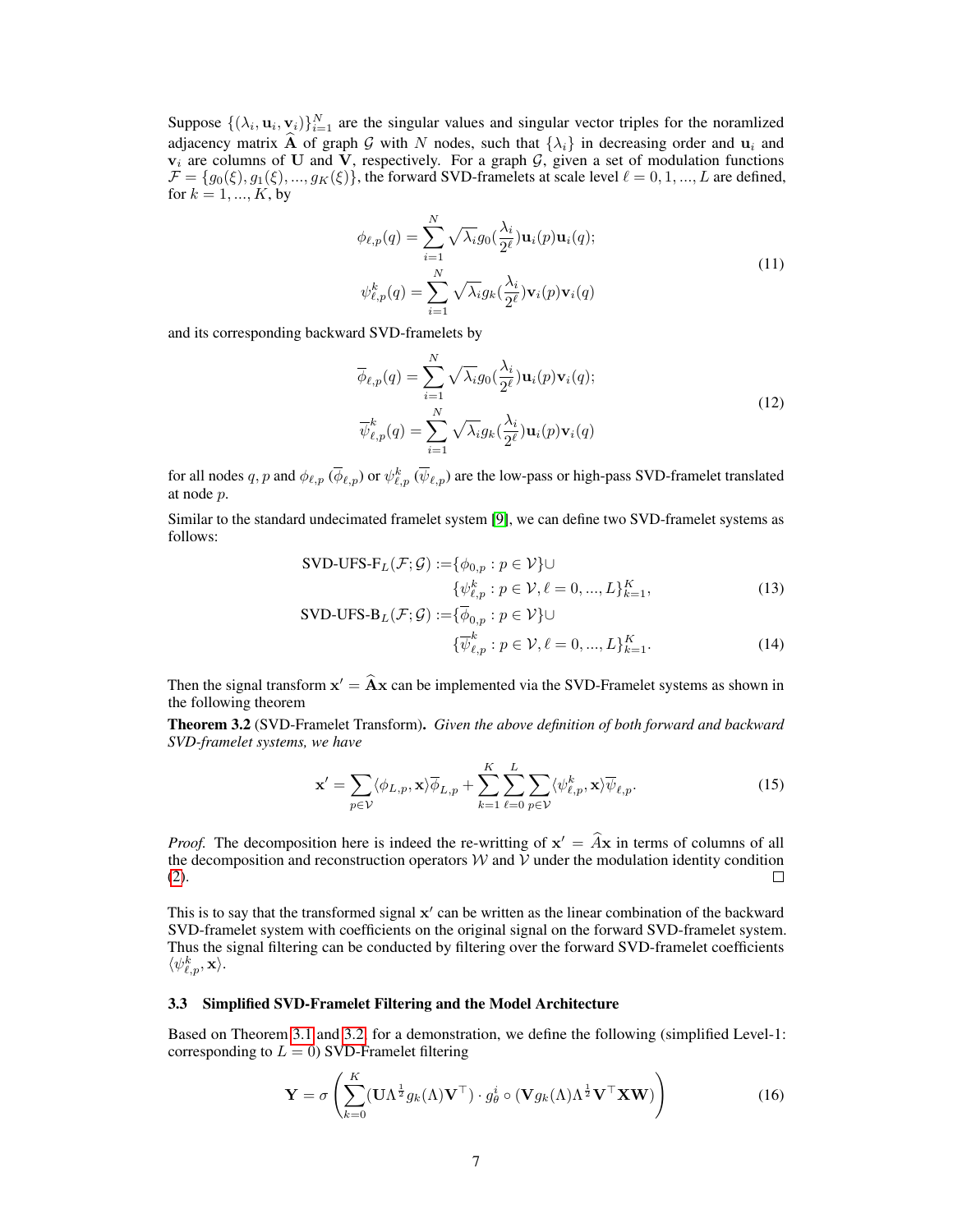

<span id="page-7-1"></span>Figure 1: SVD Framelet Layer converts the input node feature X by using SVD framelet matrices W and V along with learnable filters  $q_{\theta}$  to the new features Y, as demonstrated in the simplified versions  $(16)$  and  $(17)$ .

where  $g_{\theta}^{k}$ 's are the filters corresponding to each modulation function  $g_k$  individually, W is learnable feature transformation weight and  $\sigma$  is an activation function.

It is not necessary to transform the signal into the backward SVD-framelet space. We may consider the following signal transformation within the forward SVD-framelet space as the following way

<span id="page-7-0"></span>
$$
\mathbf{Y} = \sigma \left( \sum_{k=0}^{K} (\mathbf{V} \Lambda^{\frac{1}{2}} g_k(\Lambda) \mathbf{V}^{\top}) \cdot g_{\theta}^k \circ (\mathbf{V} g_k(\Lambda) \Lambda^{\frac{1}{2}} \mathbf{V}^{\top} \mathbf{X} \mathbf{W}) \right)
$$
(17)

in which U is replaced by V.

It is not hard to write their counterparts for level 2. We call scheme [\(16\)](#page-6-1) SVD-Framelet-I (including multiple levels) and [\(17\)](#page-7-0) (including multiple levels) SVD-Framelet-II, however in the experiment part, we mainly focus on SVD-Framelet-I.

Figure [1](#page-7-1) shows the information flow for one SVD framelet layer. First the SVD will be conducted on the graph (normalized) adjacency matrix  $\hat{A}$  to produce all the framelet matrices W (primary) and V (dual) up to a given level L, then the primary framelet matrices  $\mathcal W$  will be applied to the input node signal matrix X, followed by the learnable filters on each node across all the channels, then the dual framelet matrices  $V$  will bring the signal back to the transformed signal domain, i.e.,  $X'$ , which will be pipelined to the next layers or downstream tasks. When multiple SVD layers are used in the final architecture, all the primary and dual framelet matrices are shared through all the SVD layers.

#### <span id="page-7-4"></span>3.4 Faster filtering for large graphs based on Chebyshev polynomials

For large graphs, performing SVD on the adjacency matrix can be costly. We thus consider an approximated filtering based on Chebyshev polynomials. We will take another strategy to realize the idea presented in [\[18\]](#page-13-16) and to derive the fast filtering for singular values. Suppose that for the normalized adjacency matrix  $\hat{\mathbf{A}} = \mathbf{U}\Lambda\mathbf{V}^{\top} = \hat{\mathbf{A}}\mathbf{V}\mathbf{V}^{\top}$  and  $\hat{\mathbf{A}}^{\top}\hat{\mathbf{A}} = \mathbf{V}\Lambda^2\mathbf{V}^{\top}$ . In other words, the columns of V gives the eigenvector systems of  $\hat{A}^\top \hat{A}$  for which we can conduct framelet analysis as done for Laplacian matrix.

For a given set of framelet or quasi-framelet functions  $\mathcal{F} = \{g_0(\xi), g_1(\xi), ..., g_K(\xi)\}\$  defined on  $[0, \pi]$ , as for [\(5\)](#page-4-4) - [\(7\)](#page-4-5), we define the following framelet or quasi-framelet signal decomposition operators (without confusion we use the same notation)

<span id="page-7-2"></span>
$$
\mathcal{W}_{0,L} = \mathbf{V} g_0 \left( \frac{\mathbf{\Lambda}^2}{2^{L+m}} \right) \cdots g_0 \left( \frac{\mathbf{\Lambda}^2}{2^m} \right) \mathbf{V}^\top,
$$
\n(18)

$$
\mathcal{W}_{k,0} = \mathbf{V} g_k \left(\frac{\mathbf{\Lambda}^2}{2^m}\right) \mathbf{V}^\top, \text{ for } k = 1, ..., K,
$$
\n(19)

<span id="page-7-3"></span>
$$
\mathcal{W}_{k,\ell} = \mathbf{V} g_k \left( \frac{\Lambda^2}{2^{m+\ell}} \right) g_0 \left( \frac{\Lambda^2}{2^{m+\ell-1}} \right) \cdots g_0 \left( \frac{\Lambda^2}{2^m} \right) \mathbf{V}^\top,
$$
\nfor  $k = 1, \ldots, K, \ell = 1, \ldots, L.$ 

\n(20)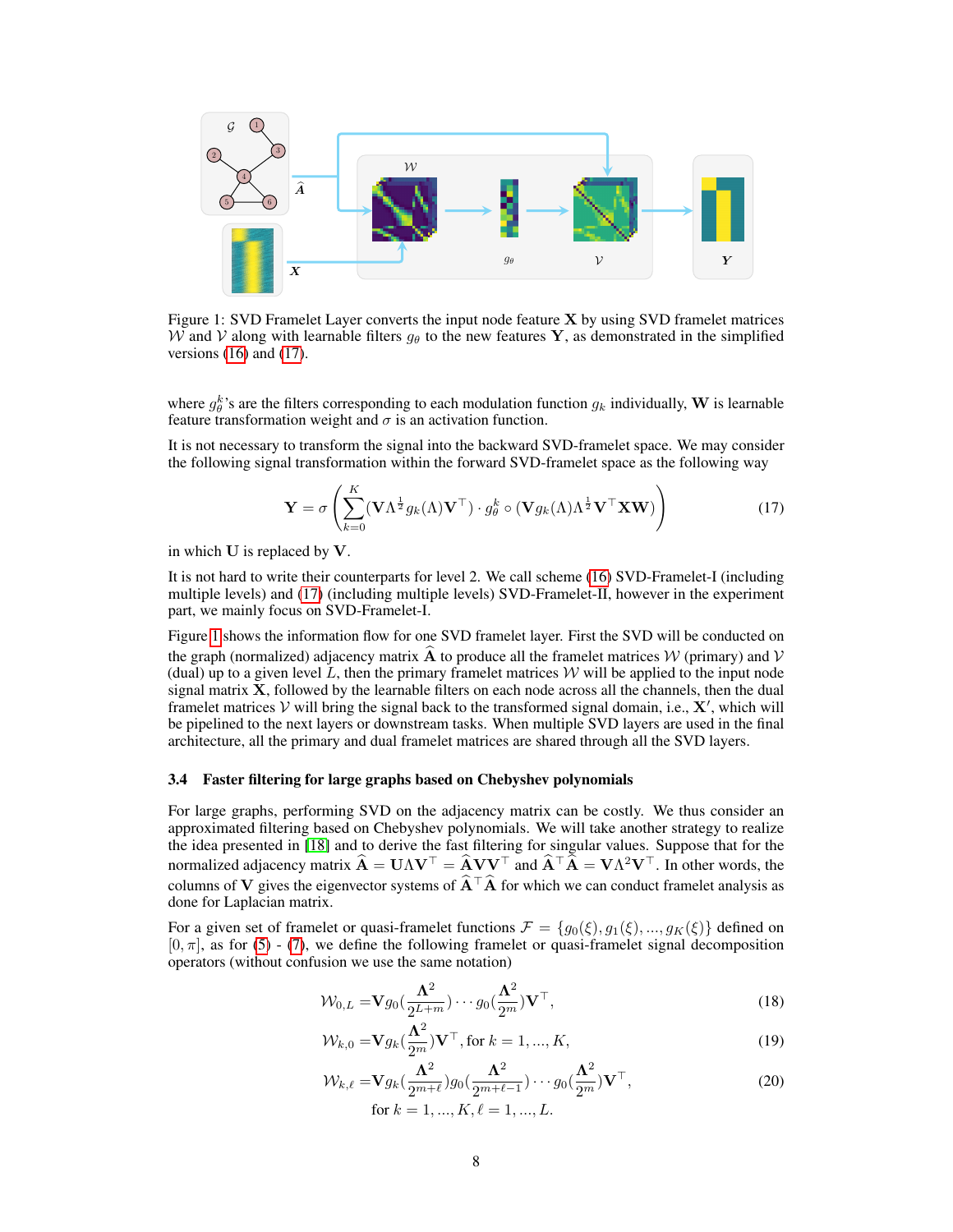|  | Table 1: Statistics of the datasets |  |  |
|--|-------------------------------------|--|--|
|--|-------------------------------------|--|--|

| Datasets                | #Nodes | #Edges  | #Classes | #Features |
|-------------------------|--------|---------|----------|-----------|
| cora m $\left[3\right]$ | 2.995  | 8,416   |          | 2,879     |
| citeseer [33]           | 3,312  | 4,715   |          | 3703      |
| citeseer_full [7]       | 3,327  | 3,703   |          | 602       |
| amazon_photo [22]       | 7,650  | 143,663 | 8        | 745       |
| amazon_cs [22]          | 13,752 | 287,209 | 10       | 767       |
| coral full [4]          | 19.793 | 65,311  | 70       | 8.710     |

Note that we have  $\Lambda^2$  inside all g's but no the extra term  $\Lambda^{\frac{1}{2}}$ .

To avoid any explicit SVD decomposition for  $V$ , we consider a polynomial approximation to each modulation function  $g_j(\xi)$  (j = 0, 1, ..., K). We approximate  $g_j(\xi)$  by Chebyshev polynomials  $\mathcal{T}_j^n(\xi)$  of a fixed degree n where the integer n is chosen such that the Chebyshev polynomial approximation is of high precision. For simple notation, in the sequel, we use  $\mathcal{T}_j(\xi)$  instead of  $\mathcal{T}_j^n(\xi)$ . Then the new SVD-framelet transformation matrices defined in [\(18\)](#page-7-2) - [\(20\)](#page-7-3) can be approximated by, for  $k = 1, ..., K, \ell = 1, ..., L$ ,

$$
\mathcal{W}_{0,L} \approx \mathcal{T}_0(\frac{1}{2^{L+m}}\widehat{\mathbf{A}}^\top \widehat{\mathbf{A}}) \cdots \mathcal{T}_0(\frac{1}{2^m}\widehat{\mathbf{A}}^\top \widehat{\mathbf{A}}),\tag{21}
$$

$$
\mathcal{W}_{k,0} \approx \mathcal{T}_k(\frac{1}{2^m}\mathbf{\hat{A}}^\top \mathbf{\hat{A}}),\tag{22}
$$

$$
\mathcal{W}_{k,\ell} \approx \mathcal{T}_{k} \left( \frac{1}{2^{m+\ell}} \widehat{\mathbf{A}}^{\top} \widehat{\mathbf{A}} \right) \mathcal{T}_{0} \left( \frac{1}{2^{m+\ell-1}} \widehat{\mathbf{A}}^{\top} \widehat{\mathbf{A}} \right) \cdots \mathcal{T}_{0} \left( \frac{1}{2^{m}} \widehat{\mathbf{A}}^{\top} \widehat{\mathbf{A}} \right),\tag{23}
$$

Then there is no need for SVD of the adjacency matrix to calculate all the framelet matrices. So a new simplified one scale level SVD-Framelet-III (corresponding to  $L = 0$ ) can be defined as

$$
\mathbf{Y} = \sigma \left( \widehat{\mathbf{A}} \sum_{k=0}^{K} \mathcal{W}_{k,0}^{\top} \cdot g_{\theta}^{k} \circ (\mathcal{W}_{k,0} \mathbf{X} \mathbf{W}) \right)
$$
(24)

Similarly the version of multiple levels can be easily written out.

#### <span id="page-8-0"></span>4 Experiments

Our main purpose is to demonstrate the proposed SVD-GCN is powerful in assisting graph learning. We will evaluate our model in various graph learning tasks, including node classification, graph feature denoising, and applications to larger scale graph data. Since our focus is on the directed graph learning tasks, other spectral methods such as UFG [\[36\]](#page-13-15) and QUFG [\[32\]](#page-13-14) are not considered. The experiment code can be found at <https://github.com/ThisIsForReview/SVD-GCN> for review.

#### 4.1 Datasets and Baselines

Datasets We utilize several digraph datasets from Python package Torch\_Geometric [https:](https://pytorch-geometric.readthedocs.io/) [//pytorch-geometric.readthedocs.io/](https://pytorch-geometric.readthedocs.io/) datasets in the experiments including: cora\_ml, citeseer, and citeseer\_full which are citation networks, as well as the Amazon Computers and Amazon Photo co-purchase networks: amazon\_photo and amazon\_cs, see [https:](https://github.com/EdisonLeeeee/GraphData) [//github.com/EdisonLeeeee/GraphData](https://github.com/EdisonLeeeee/GraphData).

Here is the brief descriptions about the datasets we use to conduct the experiments and Table 1 summarizes the statistics of five datasets:

- cora\_ml [\[3\]](#page-12-12): Cora is a classic citation network dataset while Cora\_ml is a small subset of dataset that [\[3\]](#page-12-12) extracted from the entire original network Cora dataset and cora\_ml is also a directed network dataset, which means that the edge between all pairs of nodes is directed, ie. A pointed to B means that A cited B.
- citeseer  $[33]$  & citeseer\_full<sup>[\[7\]](#page-12-13)</sup>: Citeseer is also a citation network dataset whose nodes represent documents and paper while edges are citation links. Citeseer\_full is extracted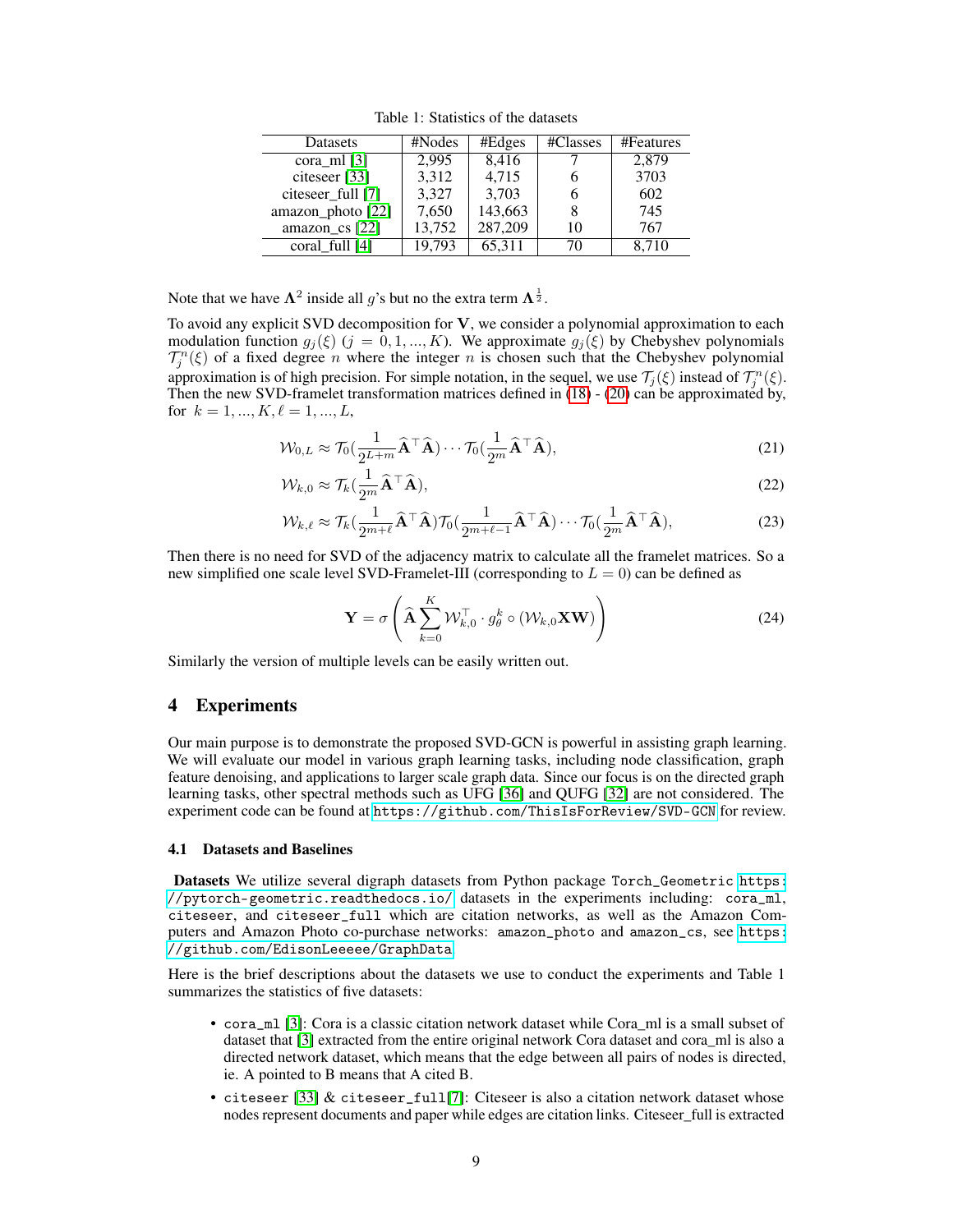from the same original network dataset as citeseer that nodes represent documents and edges represent citation links. The only difference is that dataset split type is full, which means that except the nodes in the validation and test sets, all the rest of nodes are used in training set.

• amazon\_photo & amazon\_cs [\[22\]](#page-13-18): The Amazon Computers and Amazon Photo network datasets are both extracted from Amazon co-purchase Networks. The nodes represents the goods and edges represent that the two nodes(goods) connected are frequently bought together, and the product reviews are bag-of-words node features.

| rable 2. Results for Chassineation <i>receively (70)</i> . Fare Results from $[25]$ |                 |                   |                 |                 |                  |
|-------------------------------------------------------------------------------------|-----------------|-------------------|-----------------|-----------------|------------------|
| Models                                                                              | cora ml         | citeseer          | citeseer full   | amazon photo    | amazon cs        |
| ChebNet [8]                                                                         | $64.02 \pm 1.5$ | $56.46 \pm 1.4$   | $62.29 \pm 0.3$ | $80.91 \pm 1.0$ | $73.25 + 0.8$    |
| GCN [13]                                                                            | $53.11 \pm 0.8$ | $54.36 \pm 0.5$   | $64.71 \pm 0.5$ | $53.20 \pm 0.4$ | $60.50 \pm 1.6$  |
| <b>SGC</b> [30]                                                                     | $51.14 \pm 0.6$ | $44.07 + 3.5$     | $56.56 \pm 0.4$ | $71.25 \pm 1.3$ | $76.17 + 0.1$    |
| APPNP $[14]$                                                                        | $70.07 \pm 1.1$ | $65.39 + 0.9$     | $67.53 \pm 0.4$ | $79.37 + 0.9$   | $63.16 \pm 1.4$  |
| InfoMax [29]                                                                        | $58.00 \pm 2.4$ | $60.51 \pm 1.7$   | $72.93 \pm 1.1$ | $74.40 \pm 1.2$ | $47.32 \pm 0.7$  |
| GraphSAGE [12]                                                                      | $72.06 + 0.9$   | $63.19 + 0.7$     | $65.18 \pm 0.8$ | $87.57 + 0.9$   | $79.29 \pm 1.3$  |
| GAT [28]                                                                            | $71.91 \pm 0.9$ | $63.03 \pm 0.6$   | $66.67 \pm 0.4$ | $89.10 \pm 0.7$ | $79.45 \pm 1.5$  |
| <b>DGCN</b> [26]                                                                    | $75.02 + 0.5$   | $66.00+0.4$       | $78.35 + 0.3$   | $83.66 \pm 0.8$ | OM               |
| <b>SIGN</b> [19]                                                                    | $64.47 + 0.9$   | $60.69 + 0.4$     | $77.44 + 0.1$   | $74.13 \pm 1.0$ | $69.40 + 4.8$    |
| DiGCN-PR [25]                                                                       | $77.11 + 0.5$   | $64.77 + 0.6$     | $74.18 + 0.7$   | OM              | OM               |
| DiGCN-APPR [25]                                                                     | $77.01 + 0.4$   | $64.92 \pm 0.3$   | $74.52 \pm 0.4$ | $88.72 + 0.3$   | $85.55 \pm 0.4$  |
| <b>SVD-GCN</b> (Ours)                                                               | 78.84+0.29      | $66.15 \pm 0.39*$ | $80.95 + 0.36$  | $88.76 + 0.21$  | $85.55 + 0.31$   |
| DiGCN-APPR-IB [25]                                                                  | $80.25 + 0.5$   | $66.11 \pm 0.7$   | $80.10 + 0.3$   | $90.02 + 0.5$   | $85.94 + 0.5$    |
| <b>SVD-GCN-IB (Ours)</b>                                                            | $81.11 + 0.24$  | $64.26 + 0.77$    | $83.12 + 0.68$  | $89.38 + 0.48$  | $85.03 \pm 0.37$ |

<span id="page-9-0"></span>Table 2: Results for Classification Accuracy (%): Part Results from [\[25\]](#page-13-3)

Baseline Models We will compare our model to twelve state-of-the-art models including: spectralbased GNNs such as ChebNet [\[8\]](#page-12-15), GCN [\[13\]](#page-12-3), APPNP [\[14\]](#page-12-16), SGC [\[30\]](#page-13-6) and InfoMax [\[29\]](#page-13-19); spatial-based GNNs having GraphSAGE [\[12\]](#page-12-4) and GAT [\[28\]](#page-13-4); Graph Inception including SIGN [\[19\]](#page-13-7); Digraph GNNs containing DGCN; Digraph Inception having DiGCN-PR [\[25\]](#page-13-3), DiGCN-APPR [\[25\]](#page-13-3) and DiGCN-APPR-IB [\[25\]](#page-13-3).

At the time of preparing the draft, we are not aware the recently published paper [\[34\]](#page-13-13) on MagNet convolutional network for directed graphs. Thus we do not include here for comparison. Nevertheless, we highlight that the number of parameters is double the size compared to our model and thus results on [\[34\]](#page-13-13) are not comparable. Further, the standard deviation of MagNet is much larger compared to our model, indicating less model robustness.

Setup We design our SVD-Framelet-I model [\(16\)](#page-6-1) with one convolution layer plus a fully connected linear layer for learning the graph embedding, the output of which is proceeded by a softmax activation for final prediction. Most hyperparameters are set to default in our program, except for learning rate, weight decay, and hidden units in the layers. We conduct a grid search for fine tuning on these hyperparameters from the pre-defined search space. All the models including those compared models that we need re-conduct are trained with the ADAM optimizer. The maximum number of epochs is basically 200.

Hardware Most of experiments run in PyTorch 1.6 on NVIDIA® Tesla V100 GPU with 5,120 CUDA cores and 16GB HBM2 mounted on an HPC cluster and some experiments run with PyTorch 1.8 on PC with Intel(R) Core(TM) i5-8350U CPU@1.90GHz with 64 bits Window 10 operating system and 16GB RAM.

#### <span id="page-9-1"></span>4.2 Graph Node Classification

We conduct our experiments on dataset cora\_ml, citeseer, cites eer\_full, amazon\_cs and amazon\_photo. In this set of experiments, the hyperparameters are searched as the following ways: 20 nodes per classes are randomly selected for training with 500 nodes as validation and the rest in testing; the basic epoch  $= 200$  (but for citeseer it is 500); we use the two level framelets (corresponding to  $L = 1$ ), the scale in framelets (i.e. s in  $s^l$  to replace  $2^l$ ) is tested for 1.1, 1.5 and 2.0; the number of hidden features  $= 16$ , or 32, or 64; the dropout ratio  $= 0.1, 0.3$ , or 0.6; the framelet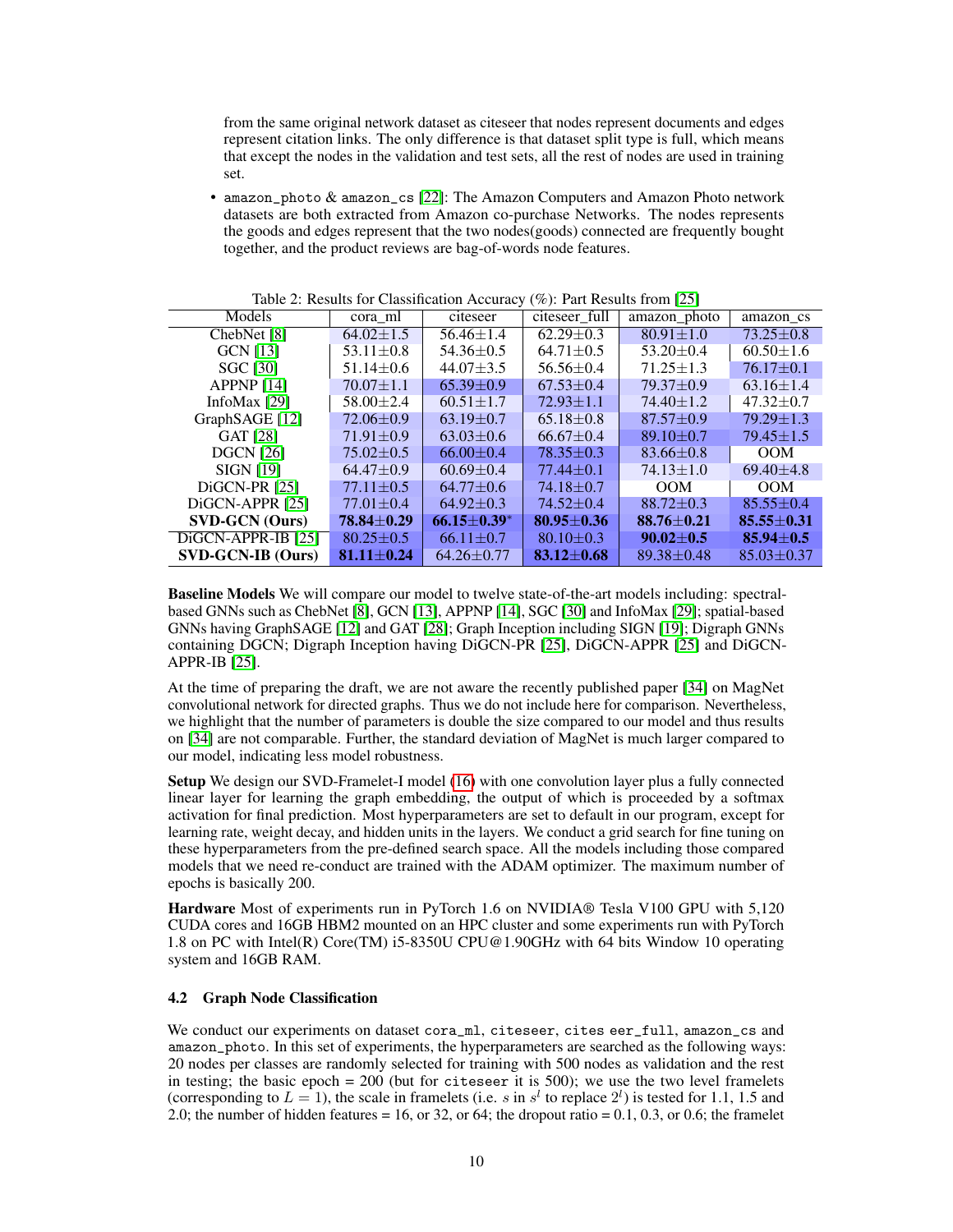Table 3: Results between SVD-Framelet-III and GCN over cora\_full

<span id="page-10-0"></span>

| NoHiddenUnits | <b>GCN</b>       | <b>SVD-GCN</b> (Ours) |
|---------------|------------------|-----------------------|
| 64            | $52.54 \pm 0.41$ | $53.52 \pm 0.33$      |
| 128           | $53.75 \pm 0.17$ | $56.17 + 0.16$        |
| 256           | $54.33 \pm 0.33$ | $57.30 \pm 0.21$      |

modulation function is either Linear or Entropy with hyperparameter  $\alpha = 0.1, 0.3, 0.5, 0.7$  and 0.9. We find that both Linear and Entropy are comparable, thus the reported results are based on the Linear framelets. The network architecture consists of one SVD framelet layer (SVD-Framelet-I or SVD-Framelet-II for citeseer) and a fully connected linear layer to the softmax output layer.

The whole experimental results are summarized in Table [2.](#page-9-0) Except for citeseer\_full, we copied the results from [\[25\]](#page-13-3) for convenience. The darker blue colour of the result cell represents the higher accuracy rate the approach generates using that dataset (within that column). Compared with all the other state-of-the-art baseline methods, the proposed method obtains the best performance or comparable performance, see all the rows above the two bottom rows. For datasets cora\_ml, citeseer and citeseer\_full, more than 1% gains have been obtained by such as a simply convolution layer. For two Amazon datasets, the SVD-GCN is comparable the most state-of-the-art model DiGCN-APPR. For citeseer data, we use the simplified model SVD-Frameelet-II [\(17\)](#page-7-0). We also note that for the citeseer\_full dataset, the SVD-GCN has a gain of more than 6% accuracy than the state-of-the-art DiGCN-PR and DiGCN-APPR [\[25\]](#page-13-3).

The authors of [\[25\]](#page-13-3) further present the Digraph Inception Convolutional Networks (DiGCN-APPR-IB) which utilizes digraph convolution and  $k$ th-order proximity to achieve larger receptive fields and learn multi-scale features in digraphs. We also adapt their strategy and combine their architecture in our SVD-Framelet-I framelet, resulting in SVD-GCN-IB. The combined model achieves the similar performance as the original DiGCN-APPR-IB, see the last two rows in Table [2.](#page-9-0) The results demonstates that increasing receptive fields does improve the performance of both DiGCN and SVD-GCN.

#### 4.3 Large Scale Experiment

In this experiment, we wish to demonstrate that the fast SVD-Framelet-III introduced in Section [3.4.](#page-7-4) All the experiments will be conducted on the dataset cora\_full, see [https://github.com/](https://github.com/EdisonLeeeee/GraphData) [EdisonLeeeee/GraphData](https://github.com/EdisonLeeeee/GraphData). cora\_full, introduced in [\[4\]](#page-12-14), is the full extension of the smaller citation network dataset cora\_ml and it consists of 19,793 nodes and 65,311 edges with node feature dimension 8,710. The number of node classes is 70. This is a quite large graph for most graph neural networks. In fact, for graphs beyond 15K nodes we had to revert to slow training on the CPU since the data did not fit on the GPU memory (12GB).

To get a sense on how reliable and robust our simplified fast SVD-Framelet-III based on the Chebyshev polynomial approximation is, we conduct the experiment only against the manageable benchmark GCN. In fact, for many state-of-the-art algorithm like DiGCN-PR or DiGCN-APPR, we failed to make the program run on the CPU.

Our experimental results are reported in Table [3.](#page-10-0) We follow the similar setting as the first set of experiments in Section [4.2:](#page-9-1) we choose 20 nodes per class (in total 70 classes), 500 random nodes for validation and the rest are used as testing nodes. This time, we fixed the framelet scale to  $s = 1.1$ with the Linear framelet modulation functions and the dropout ratio to 0.1 with activation function relu applied to the output from the SVD framelet layer. The overall network archictecture consists of one SVD framelet layer and a fully connected linear layer to the output softmax layer. As the dimension of the node feature is almost 8,710, we tested three different choices of the hidden unit size from 64, 128 and 256. Each experiment was run 10 replicates and each replicate runs 200 epochs with a fixed learning rate 0.005. We report the average test accuracy and their std. The experiment shows that the number of hidden unit 128 is appropriate for this dataset and that the SVD-GCN has performance gain of 1 - 3% more in all the cases.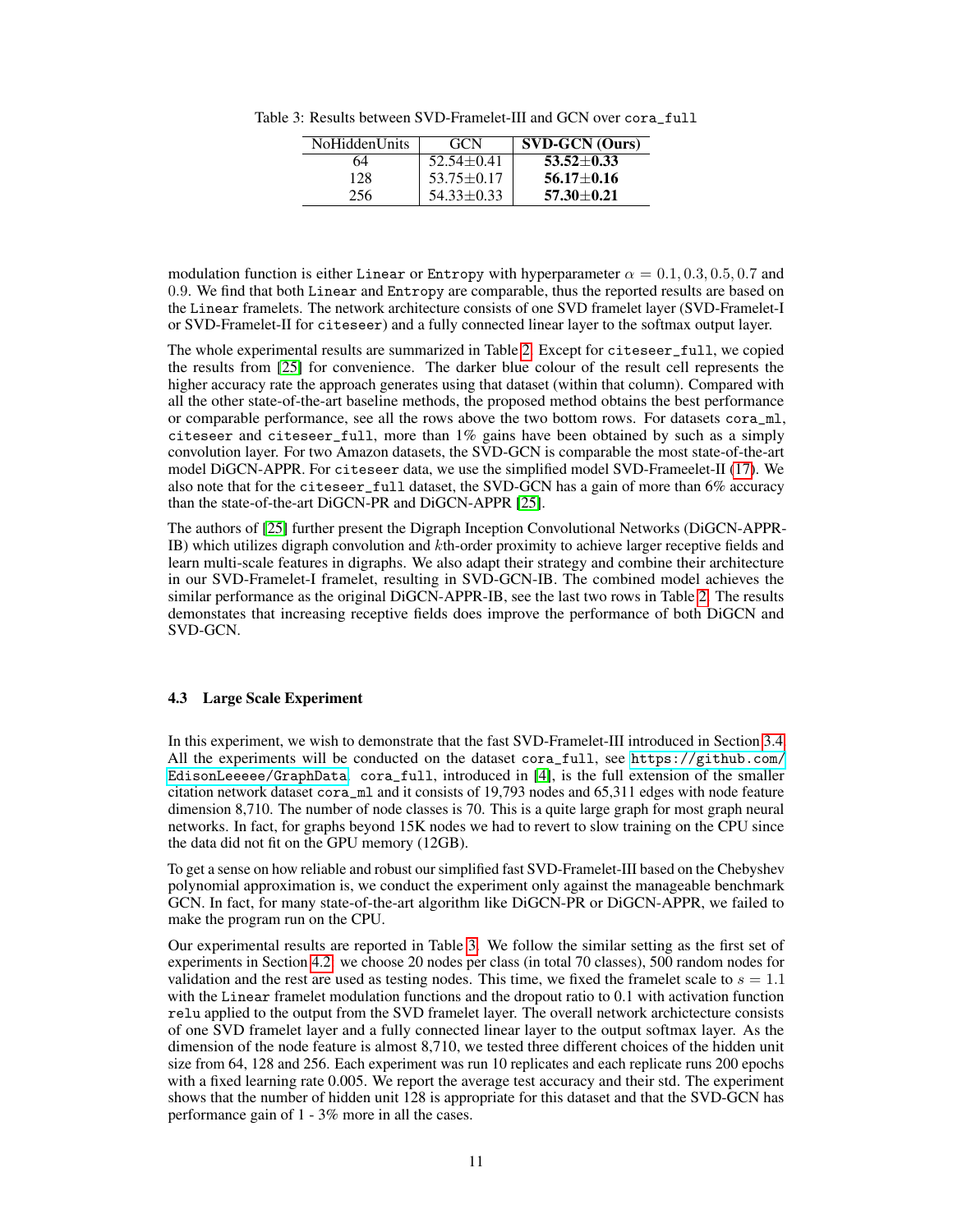| NoiseLevel      | DiGCN-APPR [25]  | $\overline{\text{SVD-GCN}}$ (ours) |
|-----------------|------------------|------------------------------------|
| $\sigma = 0.0$  | $77.01 \pm 0.40$ | $78.84 + 0.29$                     |
| $\sigma = 0.01$ | $53.39 \pm 0.61$ | $76.04 + 0.51$                     |
| $\sigma = 0.05$ | $35.72 \pm 0.80$ | $71.04 \pm 0.50$                   |
| $\sigma = 0.1$  | $34.08 \pm 1.34$ | $68.25 \pm 0.57$                   |
| $\sigma = 0.5$  | $30.40 \pm 1.92$ | $67.37 \pm 0.47$                   |
| $\sigma = 1.0$  |                  | $66.38 \pm 0.80$                   |
| $\sigma = 5.0$  |                  | $59.63 \pm 0.74$                   |
|                 |                  |                                    |

<span id="page-11-1"></span>Table 4: Denoising Capability Comparions between SVD-Framelet-I and DiGCN-APPR over cora\_ml

#### 4.4 Denoising Capability and Robustness

We conduct a denoising experiment to assess the robustness of the proposed SVD-Framelet GCNs against the state-of-the-art method DiGCN-APPR. The experiments are conducted on the benchmark dataset cora\_ml for convenience. The data features used in [\[25\]](#page-13-3) is normalized data with values ranged between 0.0 and 1.0. For the purpose of testing denoising capability of the two models SVD-Framelet-I and DiGCN-APPR, we randomly inject Gaussian noises of mean 0 and std (noise levels) ranging from 0.01 to 5. We report the results for noise levels 0.01, 0.05, 0.1, 0.5, 1.0, and 5.0 in Table [4.](#page-11-1) We did not report the results for DiGCN-APPR for larger noise levels due to its poor figures. The darker color in the Table 4 represents the higher accuracy rate which further demonstrates the better denoising capability as it still can maintain a relatively high accuracy under different degrees of noise attack. If the accuracy rate is smaller than 40%, then the result cell will not be colored since that result is quite low and not comparable. From Table 4, it is obvious that when the noise level is larger than 0.01, the DiGCN-APPR method's accuracy rate has dropped dramatically, meanwhile SVD-GCN method still maintain a relatively high accuracy under the noise level of 5.0, and the result is even higher than DiGCN-APPR method's accuracy at noise level of 0.01.

Sensitivity analysis: It is evident that DiGCN-APPR almost fails in denoising data, or in other words, it is quite easy to be attacked by noises. For example, the test accuracy degrades almost 24% from the case of noise free to the case of noise level 0.01. However, SVD-GCN has better denoising capalibity, which benefits from the framelet decomposition over the SVD "frequency" domain and being filtered in its learning process. The experimental results demonstrate SVD-GCN's performance consistency and robustness to the larger noise levels. From Figure [2,](#page-11-2) we can observe that, at noise level of 50, the test accuracy is still above 50% with acceptable standard deviation, which further proves its robustness and stability when encountering much larger noise attack.



<span id="page-11-2"></span>Figure 2: Node attribute perturbation analysis on cora\_ml dataset

## <span id="page-11-0"></span>5 Conclusions

In this paper, we explored the application of framelets over the dual orthogonal systems defined by singular vectors from singular value decomposition (SVD) for graph data and thus proposed a simple yet effective SVD-GCN for directed graphs. The successful improvement from SVD-GCN benefits from application of the graph SVD-framelets in transforming and filetering directed graph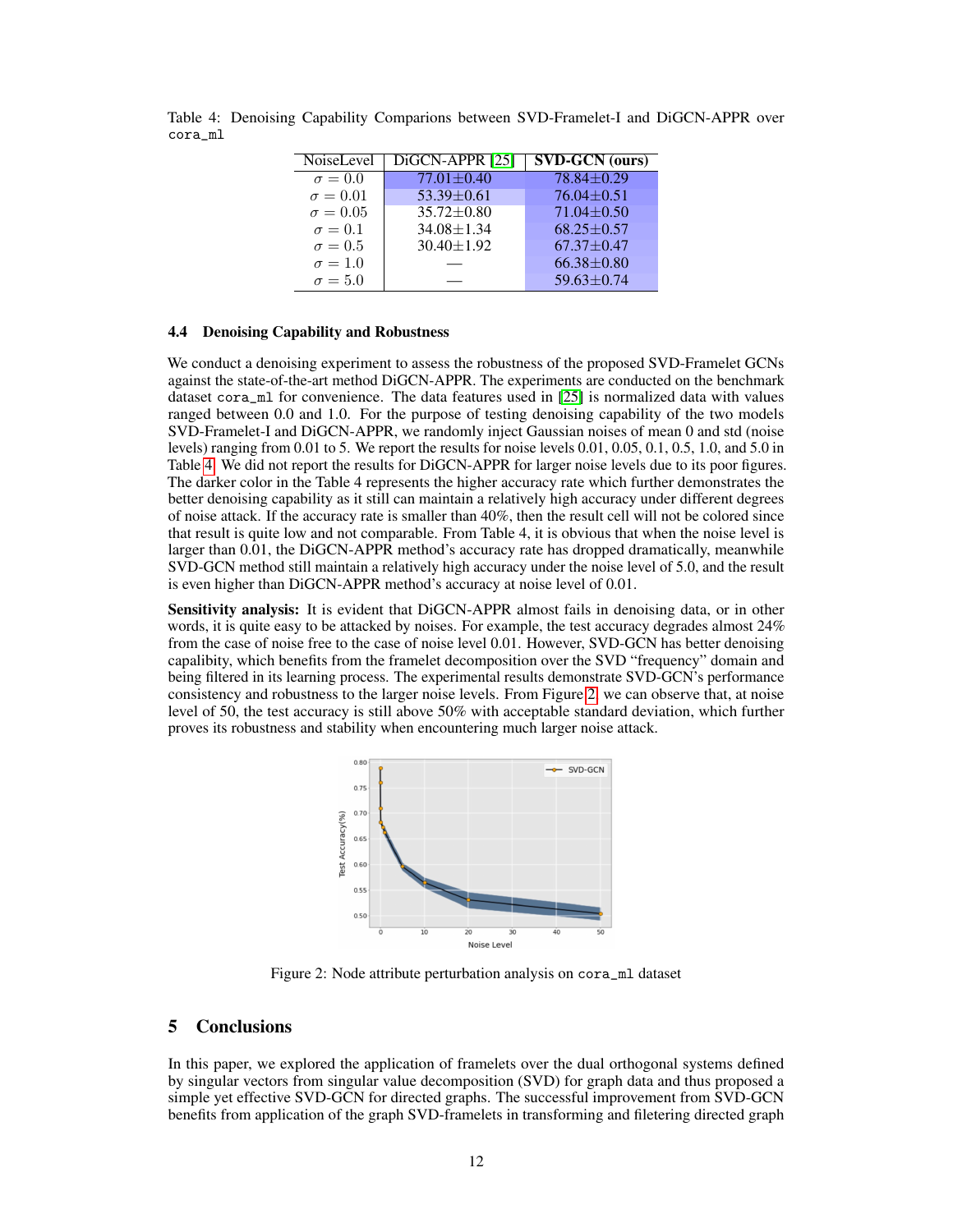signals. The experimental results manifest that the SVD-GCN outperforms all the baselines and the state-of-the-arts on the five commonly used benchmark datasets, which further proves that the proposed SVD-GCN's performance in directed graph learning tasks is remarkable.The sensitivity analysis also demonstrates that this novel approach has strong denoising capability and it is robust to high level noising attack to node features. It has also been proved by experiments that the new fast SVD-GCN is convincingly accurate and reliable appropriate in dealing with large scale graph datasets.

#### References

- <span id="page-12-1"></span>[1] Kenneth Atz, Francesca Grisoni, and Gisbert Schneider. Geometric deep learning on molecular representations. *Nature Machine Intelligence*, pages 1–10, 2021.
- <span id="page-12-2"></span>[2] Peter W Battaglia, Jessica B Hamrick, Victor Bapst, Alvaro Sanchez-Gonzalez, Vinicius Zambaldi, Mateusz Malinowski, Andrea Tacchetti, David Raposo, Adam Santoro, Ryan Faulkner, et al. Relational inductive biases, deep learning, and graph networks. *arXiv preprint [arXiv:1806.01261](http://arxiv.org/abs/1806.01261)*, 2018.
- <span id="page-12-12"></span>[3] Aleksandar Bojchevski and Stephan Günnemann. Deep gaussian embedding of graphs: Unsupervised inductive learning via ranking. *arXiv preprint [arXiv:1707.03815](http://arxiv.org/abs/1707.03815)*, 2017.
- <span id="page-12-14"></span>[4] Aleksandar Bojchevski and Stephan Günnemann. Deep Gaussian embedding of graphs: Unsupervised inductive learning via ranking. In *International Conference on Learning Representations*, 2018.
- <span id="page-12-0"></span>[5] Michael M Bronstein, Joan Bruna, Yann LeCun, Arthur Szlam, and Pierre Vandergheynst. Geometric deep learning: going beyond euclidean data. *IEEE Signal Processing Magazine*, 34(4):18–42, 2017.
- <span id="page-12-7"></span>[6] Heng Chang, Yu Rong, Tingyang Xu, Wenbing Huang, Somayeh Sojoudi, Junzhou Huang, and Wenwu Zhu. Spectral graph attention network with fast eigen-approximation. In *DLG-KDD '21*, 2021.
- <span id="page-12-13"></span>[7] Jie Chen, Tengfei Ma, and Cao Xiao. Fastgcn: fast learning with graph convolutional networks via importance sampling. *arXiv preprint [arXiv:1801.10247](http://arxiv.org/abs/1801.10247)*, 2018.
- <span id="page-12-15"></span>[8] Michaël Defferrard, Xavier Bresson, and Pierre Vandergheynst. Convolutional neural networks on graphs with fast localized spectral filtering. In *Proceedings of the 30th International Conference on Neural Information Processing Systems*, NIPS'16, pages 3844–3852, Red Hook, NY, USA, 2016. Curran Associates Inc.
- <span id="page-12-11"></span>[9] Bin Dong. Sparse representation on graphs by tight wavelet frames and applications. *Applied and Computational Harmonic Analysis*, 42(3):452–479, 2017.
- <span id="page-12-6"></span>[10] Adnan Gavili and Xiao-Ping Zhang. On the shift operator, graph frequency, and optimal filtering in graph signal processing. *IEEE Transactions on Signal Processing*, 65(23):6303–6318, 2017.
- <span id="page-12-8"></span>[11] Marco Gori, Gabriele Monfardini, and Franco Scarselli. A new model for learning in graph domains. In *Proceedings. 2005 IEEE International Joint Conference on Neural Networks, 2005.*, volume 2, pages 729–734. IEEE, 2005.
- <span id="page-12-4"></span>[12] Will Hamilton, Zhitao Ying, and Jure Leskovec. Inductive representation learning on large graphs. In *Advances in Neural Information Processing Systems*, pages 1024–1034, 2017.
- <span id="page-12-3"></span>[13] Thomas N. Kipf and Max Welling. Semi-supervised classification with graph convolutional networks. In *Proceedings of International Conference on Learning Representation*, pages 1–14, 2017.
- <span id="page-12-16"></span>[14] Johannes Klicpera, Aleksandar Bojchevski, and Stephan Günnemann. Predict then propagate: Graph neural networks meet personalized pageran. In *Proceedings of ICLR*, 2019.
- <span id="page-12-5"></span>[15] Lek-Heng Lim. Hodge Laplacians on graphs. *SIAM Review*, 62(3):685–715, 2020.
- <span id="page-12-9"></span>[16] Yi Ma, Jianye Hao, Yaodong Yang, Han Li, Junqi Jin, and Guangyong Chen. Spectral-based graph convolutional network for directed graphs. *arXiv preprint [arXiv:1907.08990](http://arxiv.org/abs/1907.08990)*, 2019.
- <span id="page-12-10"></span>[17] Federico Monti, Karl Otness, and Michael M Bronstein. Motifnet: a motif-based graph convolutional network for directed graphs. In *2018 IEEE Data Science Workshop (DSW)*, pages 225–228. IEEE, 2018.